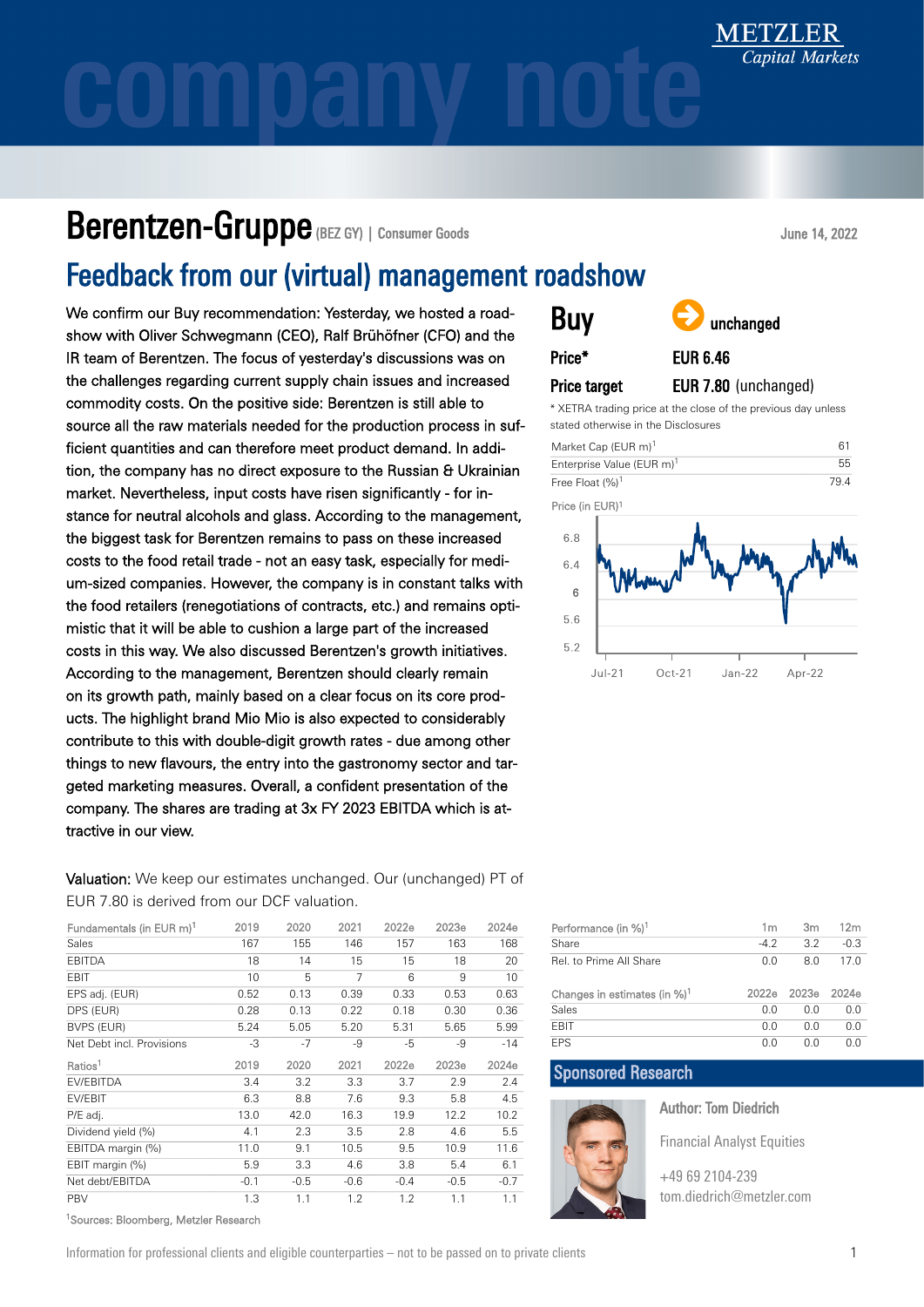### Highlights from our virtual management roadshow

During our management roadshow, we discussed the following topics:

- Impact of inflation: The main focus of yesterday's discussion was clearly on the challenges regarding the current supply chain issues and increased commodity costs. Whereas recent demand has picked up strongly (no lockdowns in Germany, more celebrations etc.), fragile supply chains and inflation issues are now particularly relevant. For example, prices for neutral alcohols have almost doubled in the last 7 months. Electricity costs or the cost for Euro pallets also lead to significantly increased costs. The biggest task for Berentzen is now to pass on these increased costs to the food retail trade - which is not easy, especially for medium-sized companies, due to the market power of the big players (Rewe, etc.). However, the company is in constant talks with retailers (renegotiations of contracts, etc.) and remains optimistic that it will be able to cushion a large part of the increased costs in this way - however, full coverage is hardly possible due to the time lag. The great uncertainties with regard to input prices explain the wide guidance range for the EBIT(DA) in the current 2022 year.
- **Exposure to Russia & Ukraine:** In the context of the current conflicts, we also discussed Berentzen's exposure to these markets. Management confirmed that there were only small sales in Russia - but these were discontinued. Both countries together accounted for less than 0.5% of sales and are therefore completely negligible for Berentzen. A small positive effect even resulted from the export stop of Russian products. Berentzen's vodka brand Puschkin was able to slightly gain market share because Russian competitor products are no longer sold by some (German) food retailers.
- Private label business: The private label business of Berentzen in particular received a lot of interest from investors - among other things from a margin perspective. While no concrete margins were disclosed, management confirmed that the private label segment is a very profitable part of the business. In addition, given that retailers can individualize their offering with (premiumized) private labels, this market segment should even become more relevant in the future.
- Mio Mio: Mio Mio clearly remains the highlight brand in the Berentzen product portfolio. Management is confident that Mio Mio will remain on its growth path and achieve double digit growth rates over the next years. In this context, targeted marketing campaigns were also emphasised. In addition to offline campaigns (billboards, etc.), online marketing (via Instagram, influencer marketing, cooperation's with YouTubers) are also important to further strengthen the brand image and thus, boost sales.
- Growth strategy: Berentzen's management again highlighted its plans for future growth. In line with the previous communication, Berentzen's growth strategy is based on four pillars: (1) Liqueur offensive - attractive underlying market which still offers room for new products and innovations, (2) Private label premiumization - driving this trend / potential to introduce further products (e.g. Tequila) and extend the client base, (3) Mio Mio - further grow Mio Mio with improved distribution, the entry into gastronomy with new bottles and the expansion into further European markets and finally (4) Fresh juice systems - focusing on core markets and further innovations.
- M&A: We also discussed the company's M&A strategy. In theory, Berentzen's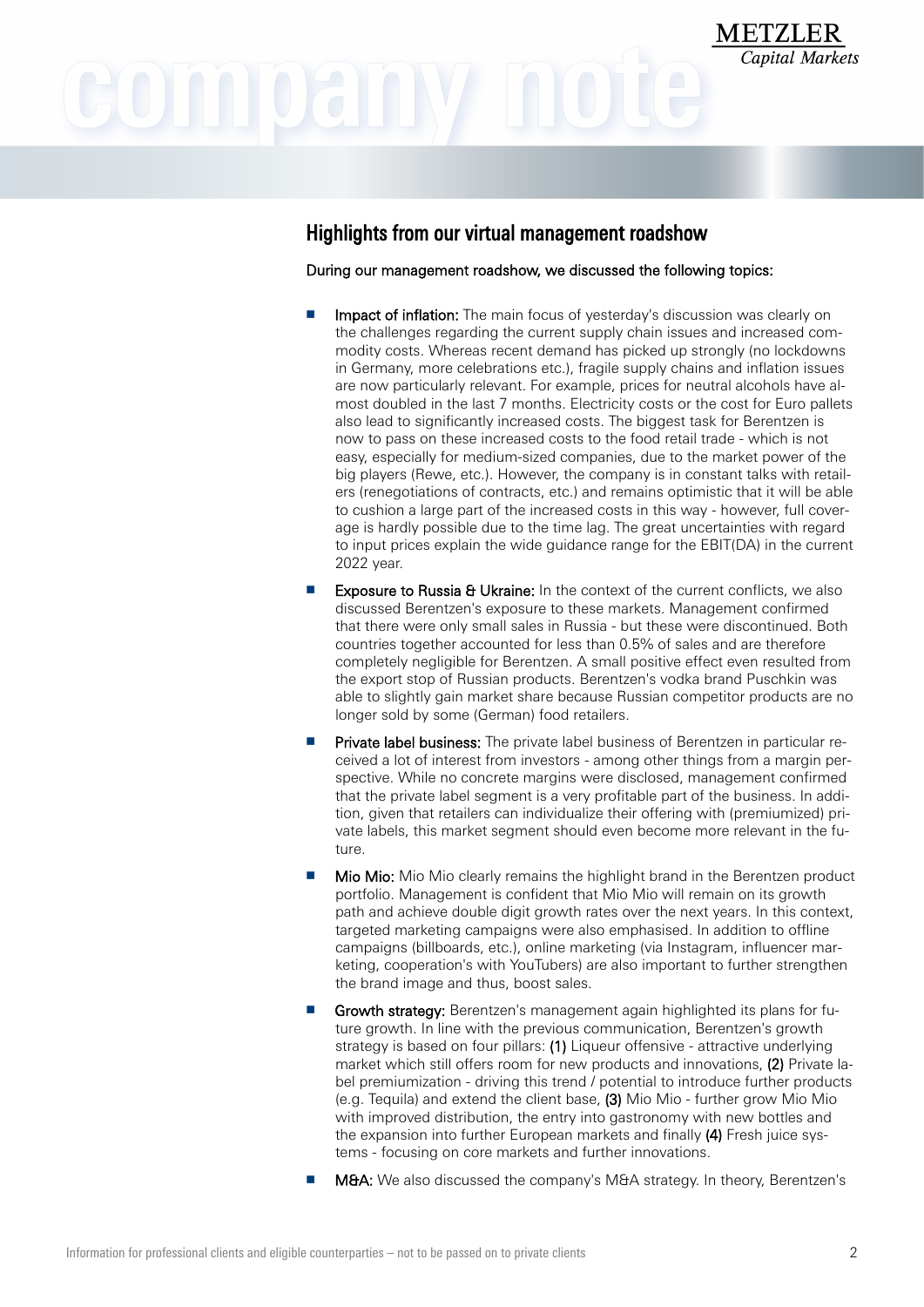## **METZLER** COMMOAM

broad segment coverage would result in numerous M&A opportunities. However, according to management, transaction multiples in the past have been extraordinarily high (between 7x-10x EBITDA). Hence, the purchase price of a target with considerable earnings contribution would in many cases quickly exceed the current market capitalization of Berentzen Group - a risk that seems too high. However, management does not rule out potential M&A activities in the future - but under the assumption that prices are at reasonable levels (again).

Capital Markets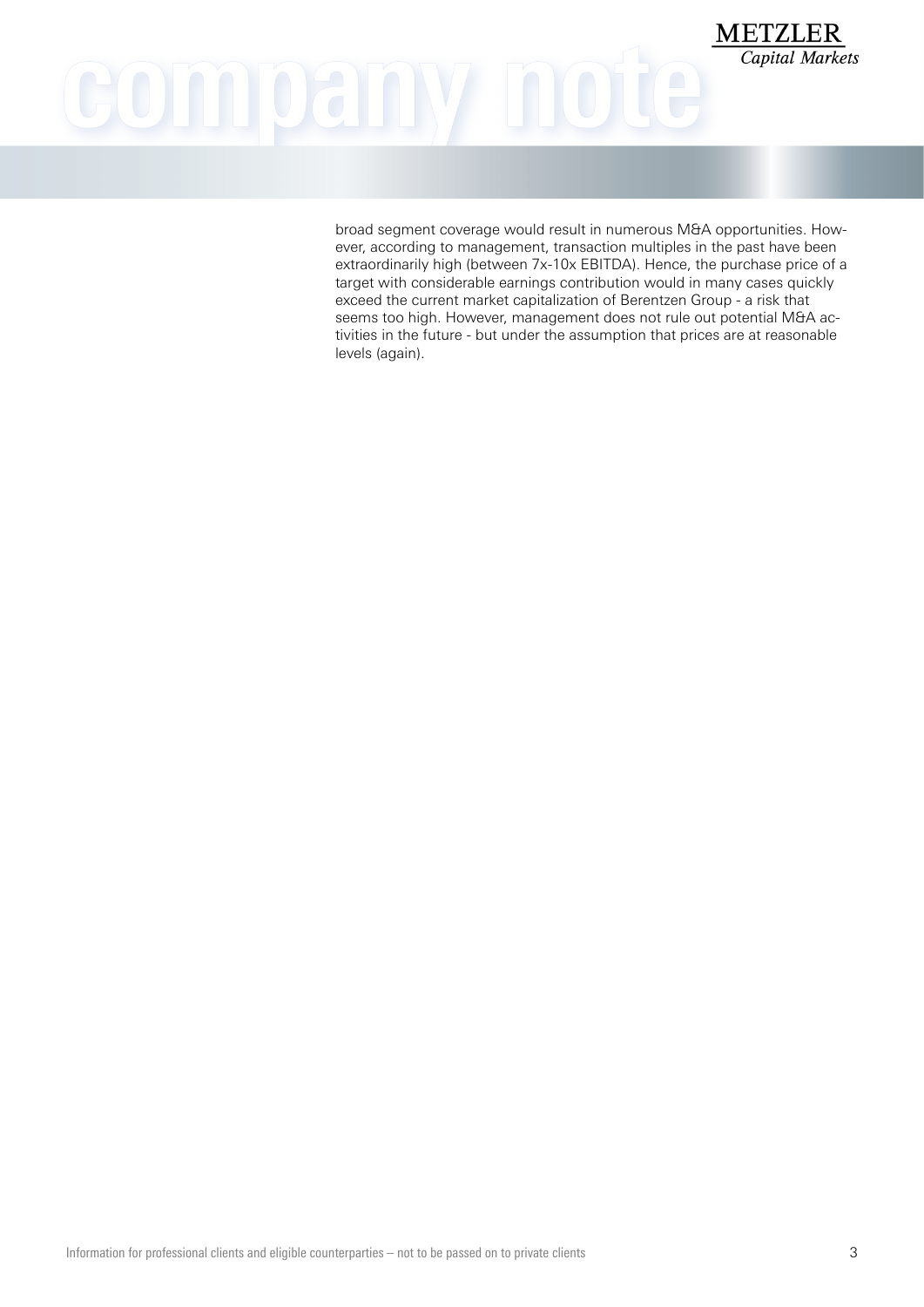# $0$ ali N

## Key Data

### Company profile

CEO: Oliver Schwegmann CFO: Ralf Bruehoefner Haselünne, Germany Berentzen, headquartered in Haselünne (Germany) is a leading beverage company in Germany and one of the oldest producers of spirits with a history going back to 1758. The business activities of the company include the production and distribution of spirits, non-alcoholic beverages, fresh juice systems as well as tourist and event activities at the Berentzen-Hof in Haselünne

### Major shareholders

Monolith Investment Management BV (5.2%), MainFirst Bank AG (8.5%), Lazard Frères Gestion SAS (5.1%)

| Key figures                         |                |               |                |               |                |               |                |               |                |               |                |               |
|-------------------------------------|----------------|---------------|----------------|---------------|----------------|---------------|----------------|---------------|----------------|---------------|----------------|---------------|
| P&L (in EUR m)                      | 2019           | $\frac{0}{0}$ | 2020           | $\frac{0}{0}$ | 2021           | $\frac{0}{0}$ | 2022e          | $\frac{0}{0}$ | 2023e          | $\frac{0}{0}$ | 2024e          | $\frac{0}{0}$ |
| Sales                               | 167            | 3.2           | 155            | $-7.7$        | 146            | $-5.5$        | 157            | 7.2           | 163            | 4.0           | 168            | 3.3           |
| Gross profit on sales               | 75             | 4.2           | 68             | $-8.6$        | 68             | 0.3           | 73             | 6.5           | 77             | 5.3           | 80             | 4.5           |
| Gross margin (%)                    | 44.6           | 1.0           | 43.4           | $-2.7$        | 46.9           | 7.9           | 46.6           | $-0.6$        | 47.2           | 1.2           | 47.7           | 1.2           |
| <b>EBITDA</b>                       | 18             | 6.0           | 14             | $-23.6$       | 15             | 9.5           | 15             | $-2.7$        | 18             | 18.4          | 20             | 10.3          |
| EBITDA margin (%)                   | 11.0           | 2.6           | 9.1            | $-17.3$       | 10.5           | 15.9          | 9.5            | $-9.2$        | 10.9           | 13.9          | 11.6           | 6.7           |
| <b>EBIT</b>                         | 10             | 0.1           | 5              | $-48.0$       | 7              | 31.4          | 6              | $-11.1$       | 9              | 47.2          | 10             | 16.5          |
| EBIT margin (%)                     | 5.9            | $-3.0$        | 3.3            | $-43.6$       | 4.6            | 39.0          | 3.8            | $-17.0$       | 5.4            | 41.6          | 6.1            | 12.8          |
| <b>Financial result</b>             | $-3$           | $-10.0$       | $-3$           | $-9.2$        | $-1$           | 50.5          | $-1$           | $-4.4$        | $-1$           | $-0.5$        | $-1$           | 0.6           |
| <b>EBT</b>                          | $\overline{7}$ | $-3.1$        | $\overline{2}$ | $-68.7$       | 5              | 135.0         | 4              | $-15.2$       | $\overline{7}$ | 62.6          | 9              | 20.0          |
| Taxes                               | $\overline{2}$ | 0.5           | $\overline{1}$ | $-55.1$       | $\overline{2}$ | 60.2          | 1              | $-12.3$       | $\overline{2}$ | 62.6          | 3              | 20.0          |
| Tax rate (%)                        | 31.6           | n.a.          | 45.3           | n.a.          | 30.9           | n.a.          | 32.0           | n.a.          | 32.0           | n.a.          | 32.0           | n.a.          |
| Net income                          | 5              | $-4.6$        | $\mathbf{1}$   | $-75.0$       | 4              | 197.0         | 3              | $-16.5$       | 5              | 62.6          | 6              | 20.0          |
| Minority interests                  | $\Omega$       | n.a.          | $\Omega$       | n.a.          | $\Omega$       | n.a.          | $\Omega$       | n.a.          | $\mathbf{0}$   | n.a.          | $\Omega$       | n.a.          |
| Net Income after minorities         | $\overline{5}$ | $-4.6$        | 1              | $-75.0$       | 4              | 197.0         | 3              | $-16.5$       | 5              | 62.6          | 6              | 20.0          |
| Number of shares outstanding (m)    | 9              | 0.0           | 9              | 0.0           | 9              | 0.0           | 9              | 0.0           | 9              | 0.0           | 9              | 0.0           |
| EPS adj. (EUR)                      | 0.52           | $-4.6$        | 0.13           | $-74.9$       | 0.39           | 195.5         | 0.33           | $-16.5$       | 0.53           | 62.6          | 0.63           | 20.0          |
| DPS (EUR)                           | 0.28           | 0.0           | 0.13           | $-53.6$       | 0.22           | 69.2          | 0.18           | $-16.5$       | 0.30           | 62.6          | 0.36           | 20.0          |
| Dividend yield (%)                  | 4.1            | n.a.          | 2.3            | n.a.          | 3.5            | n.a.          | 2.8            | n.a.          | 4.6            | n.a.          | 5.5            | n.a.          |
| Cash Flow (in EUR m)                | 2019           | $\frac{0}{0}$ | 2020           | $\frac{0}{0}$ | 2021           | $\frac{0}{0}$ | 2022e          | $\frac{0}{0}$ | 2023e          | $\frac{0}{0}$ | 2024e          | $\frac{0}{0}$ |
| <b>Gross Cash Flow</b>              | 15             | 6.4           | 12             | $-23.3$       | 13             | 13.4          | 13             | $-1.9$        | 15             | 14.2          | 16             | 9.1           |
| Increase in working capital         | $-5$           | n.a.          | $-5$           | n.a.          | -0             | n.a.          | $\overline{2}$ | n.a.          | $\mathbf 2$    | n.a.          | 1              | n.a.          |
| Capital expenditures                | 7              | 6.0           | 5              | $-27.0$       | 7              | 44.4          | 6              | $-13.8$       | 7              | 4.0           | $\overline{7}$ | 3.3           |
| D+A/Capex (%)                       | 124.1          | n.a.          | 177.2          | n.a.          | 119.0          | n.a.          | 143.3          | n.a.          | 136.8          | n.a.          | 137.8          | n.a.          |
| Free cash flow (Metzler definition) | 13             | n.m.          | 12             | $-9.5$        | 6              | $-49.3$       | 5              | $-25.6$       | $\overline{7}$ | 48.7          | 9              | 28.0          |
| Free cash flow yield (%)            | 20.7           | n.a.          | 23.2           | n.a.          | 10.2           | n.a.          | 7.5            | n.a.          | 11.1           | n.a.          | 14.2           | n.a.          |
| Dividend paid                       | 3              | 27.2          | 3              | 0.0           | $\mathbf{1}$   | $-53.6$       | $\overline{2}$ | 69.3          | $\overline{2}$ | $-16.5$       | 3              | 62.6          |
| Free cash flow (post dividend)      | 11             | 596.6         | 9              | $-11.9$       | 5              | $-48.0$       | $\overline{2}$ | $-49.3$       | 5              | 103.0         | 6              | 16.2          |
| Balance sheet (in EUR m)            | 2019           | $\frac{0}{0}$ | 2020           | $\frac{0}{0}$ | 2021           | $\frac{0}{0}$ | 2022e          | $\frac{0}{0}$ | 2023e          | $\frac{0}{0}$ | 2024e          | $\frac{0}{0}$ |
| Assets                              | 152            | 4.6           | 145            | $-4.3$        | 142            | $-2.1$        | 143            | 0.5           | 148            | 3.9           | 154            | 3.4           |
| Goodwill                            | 6              | 0.0           | 6              | 0.0           | 6              | 0.0           | 6              | 0.0           | 6              | 0.0           | 6              | 0.0           |
| Shareholders' equity                | 49             | 3.8           | 47             | $-4.0$        | 49             | 3.4           | 50             | 2.0           | 53             | 6.5           | 56             | 5.9           |
| Equity/total assets (%)             | 32.4           | n.a.          | 32.5           | n.a.          | 34.4           | n.a.          | 34.9           | n.a.          | 35.8           | n.a.          | 36.6           | n.a.          |
| Net Debt incl. Provisions           | $-3$           | $-211.6$      | $-7$           | $-169.0$      | -9             | $-24.4$       | $-5$           | 40.7          | -9             | $-80.6$       | $-14$          | $-52.5$       |
| thereof pension provisions          | 10             | $-0.9$        | 9              | $-9.8$        | 9              | $-2.7$        | 9              | 0.0           | 9              | 0.0           | 9              | 0.0           |
| Gearing (%)                         | $-5.4$         | n.a.          | $-15.1$        | n.a.          | $-18.1$        | n.a.          | $-10.5$        | n.a.          | $-17.9$        | n.a.          | $-25.7$        | n.a.          |
| Net debt/EBITDA                     | $-0.1$         | n.a.          | $-0.5$         | n.a.          | $-0.6$         | n.a.          | $-0.4$         | n.a.          | $-0.5$         | n.a.          | $-0.7$         | n.a.          |

### Structure

### Revenue by segment 2021

| Spirits                        |     |
|--------------------------------|-----|
|                                | 63% |
| Non-alcoholic beverages<br>24% |     |
| Fresh juice systems<br>11%     |     |
| Others<br>2%                   |     |

Sources: Bloomberg, Metzler Research

**METZLER Capital Markets**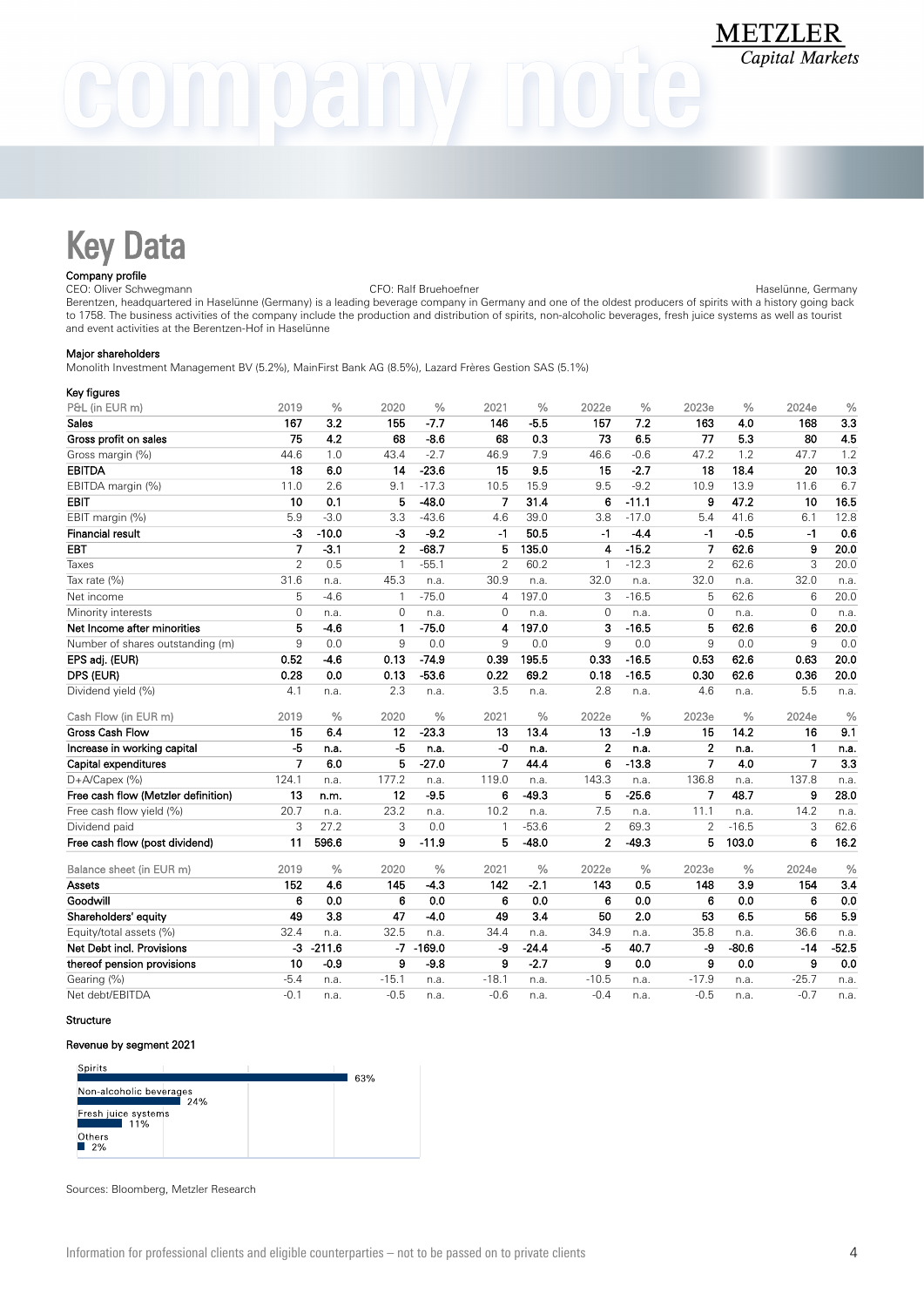### **Disclosures**

Recommendation history Recommendations for each financial instrument or issuer - mentioned in this document - published by Metzler in the past twelve months

**METZLER** 

**Capital Markets** 

| nation     | Date of dissemi- Metzler recommendation *<br><b>Previous</b> | Current | Current price **                                                    | Price target * Author *** |                        |
|------------|--------------------------------------------------------------|---------|---------------------------------------------------------------------|---------------------------|------------------------|
|            |                                                              |         | Issuer/Financial Instrument (ISIN): Berentzen-Gruppe (DE0005201602) |                           |                        |
| 03.05.2022 | Buv                                                          | Buy     | 6.42 EUR                                                            |                           | 7.80 EUR Diedrich, Tom |
| 28.03.2022 | Buv                                                          | Buy     | 6.40 EUR                                                            |                           | 7.80 EUR Diedrich, Tom |
| 04.02.2022 | Buv                                                          | Buy     | 6.46 EUR                                                            |                           | 7.80 EUR Diedrich, Tom |
| 11.10.2021 | Buy                                                          | Buy     | 6.28 EUR                                                            |                           | 7.80 EUR Diedrich, Tom |
| 12.08.2021 | Buy                                                          | Buy     | 6.44 EUR                                                            |                           | 7.50 EUR Diedrich, Tom |

\* Effective until the price target and/or investment recommendation is updated (FI/FX recommendations are valid solely at the time of publication)

\*\* XETRA trading price at the close of the previous day unless stated otherwise herein

\*\*\* All authors are financial analysts

### Berentzen-Gruppe

13 . Metzler, a company affiliated with Metzler and/or a person that has worked on compiling this report has reached an agreement with the issuer relating to the production of investment recommendations.

Compiled: June 14, 2022 10:03 AM CEST Initial release: June 14, 2022 10:03 AM CEST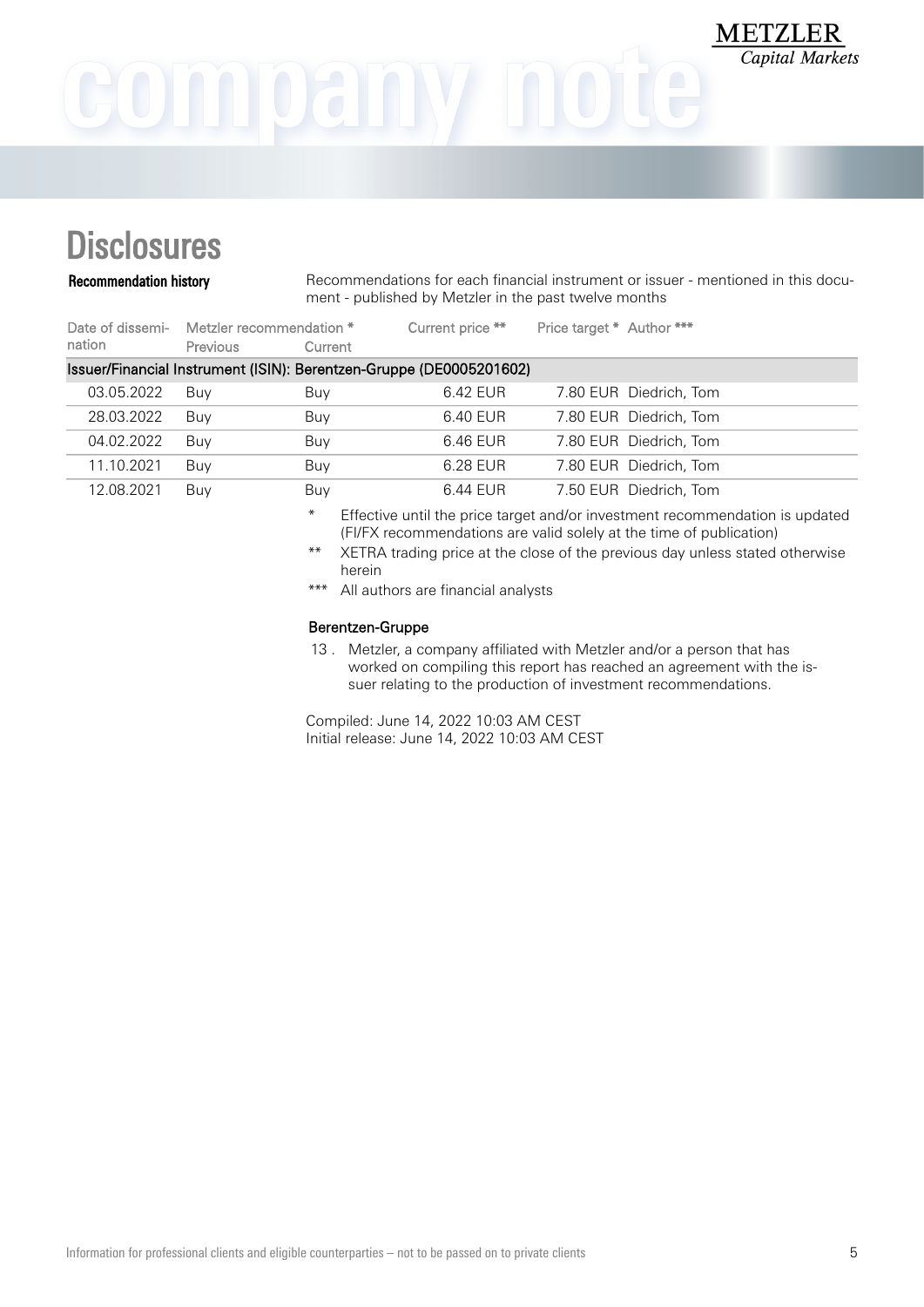# GOMNOANY NOU

## **Disclaimer**

This document has been prepared by B. Metzler seel. Sohn & Co. AG (Metzler) and is addressed exclusively to eligible counterparties and professional clients. It is thus not suitable for retail clients.

This document is based on information which is generally available and which Metzler believes to be fundamentally reliable. Metzler has not verified the accuracy or completeness of the information, however, and thus provides no warranty or representation in respect of the accuracy or completeness of the information, opinions, estimates, recommendations and forecasts contained in this document. Neither Metzler nor any of its shareholders or employees are liable for damage or any other disadvantage suffered due to inaccurate or incomplete information, opinions, estimates, recommendations or forecasts as a result of the distribution or use of or in connection to this document.

This document does not constitute or form part of any offer to buy or solicitation of any offer to buy securities, other financial instruments or other investment instruments. Neither does it take account of the particular investment objectives, financial situation or needs of individual recipients nor does it constitute personal investment advice. Metzler does not act as investment advisor or portfolio manager in preparing and publishing this document. Recipients must make their own investment decisions in accordance with their specific financial situation and investment objectives, based on independent processes and analyses, taking sales or other prospectuses, information memoranda and other investor information into account, and consult with an independent financial advisor where necessary. Recipients should note that any information regarding past performance should not be relied upon as an indication of future performance and should therefore not form the basis of any decision whether or not to invest in any financial instruments.

The information, opinions, estimates, recommendations and forecasts contained in this document reflect the personal views of the author at the time of publication on the financial instruments or issuers that form the subject of this document and do not necessarily reflect the opinions of Metzler, the issuer or third parties. They may also be subject to change on account of future events and developments. Metzler has no obligation to amend, supplement or update this document or to otherwise notify recipients in the event that any information, opinions, estimates, recommendations or forecasts stated herein should change or subsequently become inaccurate, incomplete or misleading. The model calculations contained in this document, if any, are examples showing the possible performance and are based on various assumptions (e.g. regarding earnings and volatility). The actual performance may be higher or lower, depending on market trends and on the correctness of assumptions underlying the model calculations. Accordingly, actual performance cannot be guaranteed, warranted or assured.

Recipients should assume that (a) Metzler is entitled to acquire orders for investment banking, securities or other services from or with companies which form the subject of research publications and that (b) analysts who were involved in preparing research publications may, within the scope of regulatory laws, be indirectly involved in the acquisition of such orders.

Metzler and its employees may hold positions in securities of the companies analysed or in other investment objects or may conduct transactions with such securities or investment objects.

This document is provided for information purposes only and may not be copied, duplicated, forwarded to third parties or otherwise published, in whole or in part, without Metzler's written consent. Metzler reserves all copyrights and rights of use, including those relating to electronic media. Insofar as Metzler provides hyperlinks to websites of the companies cited in research publications, this does not mean that Metzler confirms, recommends or warrants any data contained on the linked sites or data which can be accessed from such sites. Metzler accepts no liability for links or data, nor for any consequences which may arise as a result of following the links and/or using the data.

This document is subject to the laws of the Federal Republic of Germany. Venue of jurisdiction for any disputes shall be Frankfurt am Main, Germany.

By accepting this document the recipient declares his/her agreement with the above provisions.

### Information in accordance with Regulation (EU) No. 596/2014, Delegated Regulation (EU) No. 2016/958 and section 85 (1) of the German Securities Trading Act (Wertpapierhandelsgesetz)

### Persons responsible for this document

The company responsible for preparing this document is B. Metzler seel. Sohn & Co. AG, Untermainanlage 1, 60329 Frankfurt am Main, Germany, which is subject to supervision by the German Federal Financial Supervisory Authority (Bundesanstalt für Finanzdienstleistungsaufsicht; BaFin), Marie-Curie-Straße 24-28, 60439 Frankfurt/Main, Germany, and by the European Central Bank (ECB), Sonnemannstraße 20, 60314 Frankfurt/Main, Germany.

### Key information sources

The sources of information referred to when preparing research publications include publications by national and international media, the European Central Bank and other public authorities, information services (such as Reuters and Bloomberg), the financial press, published statistics, information published by rating agencies, annual reports and other information provided by the issuers.

### Valuation criteria and methods

Valuations are based on standard and acknowledged methods of fundamental and technical analysis (e.g. DCF model, peer-group analysis, sum-of-the-parts model, relativevalue analysis). The valuation models are affected by macro-economic values such as interest rates, exchange rates, commodities prices and economic performance, as well as by market sentiments. Detailed information on the valuation principles and methods used by Metzler and the assumptions on which they are based is available at: [www.metzler.com/disclaimer-capital-markets-en](http://www.metzler.com/disclaimer-capital-markets-en).

### Sensitivity of valuation parameters; risks

The figures on which the company valuations are based are date-specific estimates and thus carry inherent risks. They may be adjusted at any time without prior notice.

**METZLER**<br>Capital Markets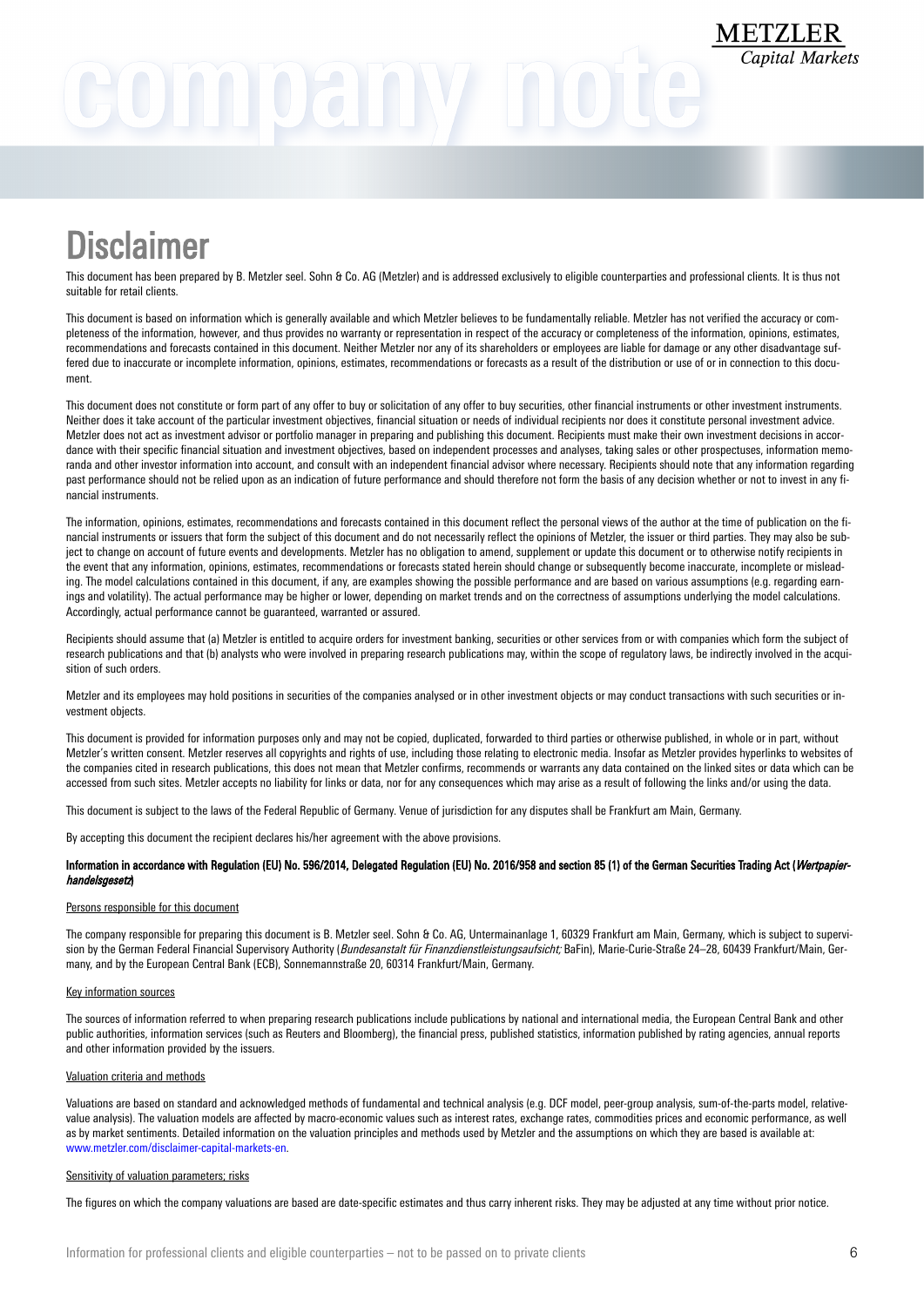# METZLER

Irrespective of the valuation principles and methods used and the assumptions on which they are based, there is always a risk that a particular price target is not achieved or that the assumptions and forecasts prove inaccurate. This can, for instance, be the result of unexpected changes in demand, management, technology, economic or political developments, interest rates, costs, the competitive situation, the legal situation and other factors. Investments in foreign markets and instruments are subject to additional risks, as a result of changes in exchange rates or in the economic, political or social situation, for instance. This outline of risks makes no claim to be exhaustive.

### Definition of categories for investment recommendations

The categories for investment recommendations in research publications by Metzler have the following meanings:

### Shares:

| <b>BUY</b><br>HOLD<br>SELL | The price of the analysed financial instrument is expected to rise in the next 12 months.<br>The price of the analysed financial instrument is expected to largely remain stable in the next 12 months.<br>The price of the analysed financial instrument is expected to fall in the next 12 months. |
|----------------------------|------------------------------------------------------------------------------------------------------------------------------------------------------------------------------------------------------------------------------------------------------------------------------------------------------|
| Bonds:                     |                                                                                                                                                                                                                                                                                                      |
| <b>BUY</b>                 | The analysed financial instrument is expected to perform better than similar financial instruments.                                                                                                                                                                                                  |
| HOLD                       | The analysed financial instrument is not expected to perform significantly better or worse than similar financial instruments.                                                                                                                                                                       |
| <b>SELL</b>                | The analysed financial instrument is expected to perform worse than similar financial instruments.                                                                                                                                                                                                   |

#### Summary of investment recommendations

A list of all investment recommendations for each financial instrument or issuer published by Metzler in the past twelve months can be found at [www.metzler.com/disclaimer](http://www.metzler.com/disclaimer-capital-markets-en)[capital-markets-en](http://www.metzler.com/disclaimer-capital-markets-en).

The quarterly quotation of the number of all investment recommendations given as "buy", "hold", "sell" or similar for the past 12 months as a proportion of the total number of investment recommendations made by Metzler and the quotation of the proportion of these categories relating to issuers to whom Metzler has provided services within the meaning of Annex I sections A and B of Regulation 2014/65/EU within the past 12 months can be accessed and downloaded at [www.metzler.com/disclaimer-capital-markets](http://www.metzler.com/disclaimer-capital-markets-en)[en.](http://www.metzler.com/disclaimer-capital-markets-en)

### Planned updates of this document

This document reflects the opinion of the respective author at the time of its preparation. Any changes of factors can cause information, opinions, estimates, recommendations and forecasts contained in this document to cease to be accurate. No decision has as yet been taken as to whether, and if so when, this document will be updated. If an investment recommendation is updated, the updated investment recommendation replaces the previous investment recommendation upon publication.

### Compliance arrangements; conflicts of interest

All analysts are bound by Metzler's internal compliance regulations which ensure that the research publications are prepared in accordance with statutory and regulatory provisions. The analysts are classified as working in a confidential sector and are thus required to observe the resulting statutory and regulatory provisions. This is monitored on a regular basis by the Compliance department and external auditors. The Compliance department ensures that potential conflicts of interest do not affect the original result of the analysis. Metzler has a binding Conflicts of Interest Policy in place which ensures that relevant conflicts of interest within Metzler, the Metzler Group, the analysts and staff of Metzler's Capital Markets division and persons associated with them are avoided or, if they cannot be avoided, are appropriately identified, managed, disclosed and monitored. A detailed description of Metzler's policy for avoiding conflicts of interest is available at [www.metzler.com/disclaimer-capital-markets-en](http://www.metzler.com/disclaimer-capital-markets-en).

Details of the conflicts of interests to be disclosed under regulatory requirements are published at [www.metzler.com/disclosures-en](http://www.metzler.com/disclosures-en).

#### Remuneration

The remuneration of the Metzler staff members and other persons involved in preparing this document is in no way, either in whole or in any variable part, directly or materially linked to transactions in securities services or other transactions processed by Metzler.

#### Prices

All prices for financial instruments stated in this document are, unless otherwise stated, closing prices for the trading day preceding the respective stated publication date on the market which we regard as the most liquid market for the respective financial instrument.

### Scope of application

This document was prepared in the Federal Republic of Germany in line with the legal provisions valid there. It may therefore be possible that this document does not comply with all provisions relating to the preparation of such documents in other countries.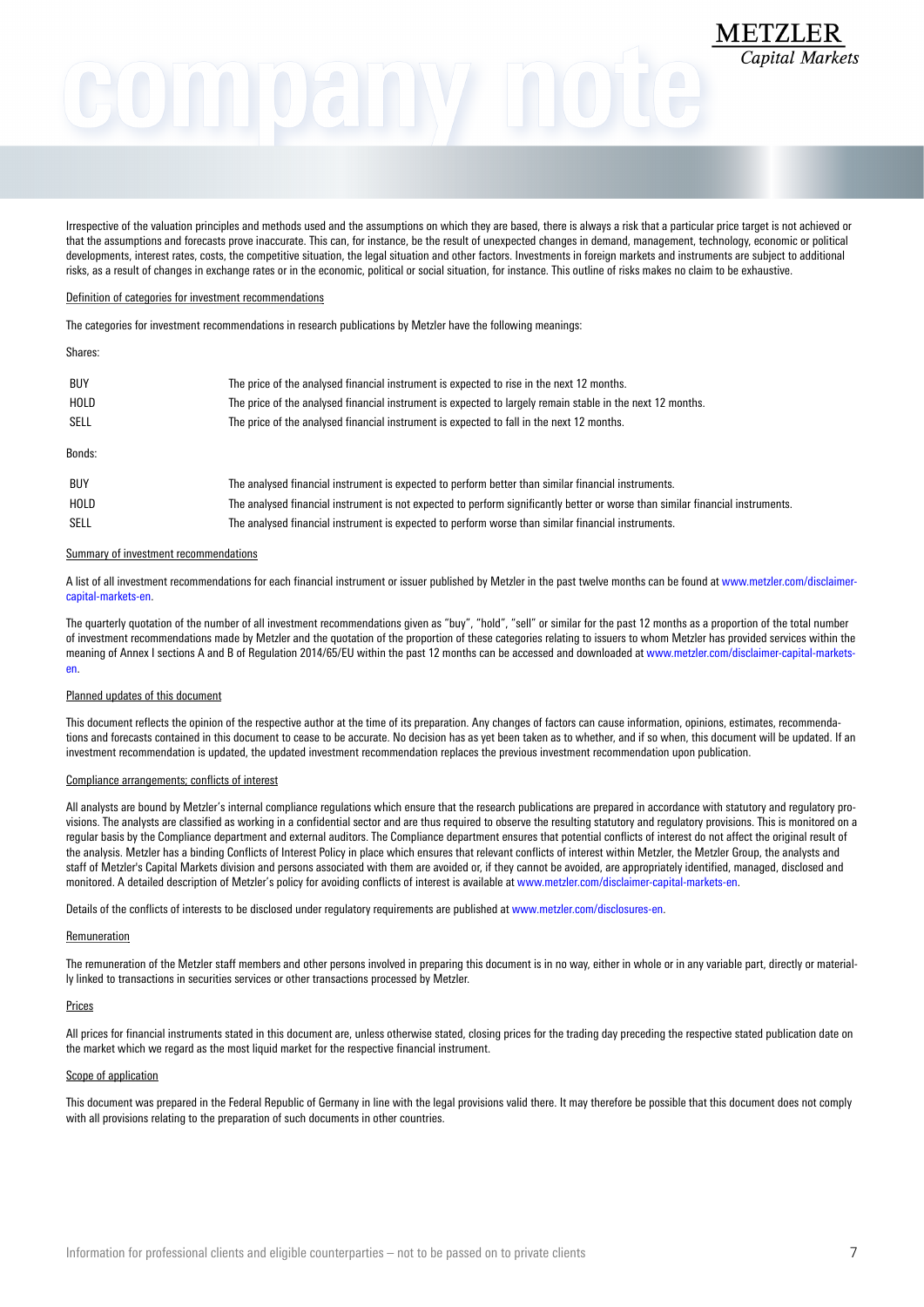company note

| <b>Metzler Capital Markets</b><br>B. Metzler seel. Sohn & Co. AG<br>Untermainanlage 1<br>60329 Frankfurt/Main, Germany<br>Phone +49 69 2104-extension<br>Fax +49 69 2104-679<br>www.metzler.com |                     | Mario Mattera<br><b>Head of Capital Markets</b>            |      |
|-------------------------------------------------------------------------------------------------------------------------------------------------------------------------------------------------|---------------------|------------------------------------------------------------|------|
| Research                                                                                                                                                                                        | Pascal Spano        | Head of Research                                           | 4365 |
| Fax +49 69 283159                                                                                                                                                                               |                     |                                                            |      |
|                                                                                                                                                                                                 | Guido Hoymann       | Head of Equity Research<br>Transport, Utilities/Renewables | 398  |
|                                                                                                                                                                                                 | Stephan Bauer       | Industrial Technology                                      | 4363 |
|                                                                                                                                                                                                 | Stephan Bonhage     | Small/Mid Caps, Construction                               | 525  |
|                                                                                                                                                                                                 | Tom Diedrich        | Media, Retail                                              | 239  |
|                                                                                                                                                                                                 | Alexander Neuberger | Industrial Technology, Small/Mid Caps                      | 4366 |
|                                                                                                                                                                                                 | Holger Schmidt      | Software, Technology, Telecommunications                   | 4360 |
|                                                                                                                                                                                                 | Jochen Schmitt      | Financials, Real Estate                                    | 4359 |
|                                                                                                                                                                                                 | David Varga         | <b>Basic Resources</b>                                     | 4362 |
|                                                                                                                                                                                                 | Jürgen Pieper       | Automobiles, Senior Advisor                                | 529  |
|                                                                                                                                                                                                 | Hendrik König       | Strategy / Quantitative Research                           | 4371 |
|                                                                                                                                                                                                 | Sergii Piskun       | Quantitative Research                                      | 237  |
|                                                                                                                                                                                                 | Eugen Keller        | Head of FI/FX Research                                     | 329  |
|                                                                                                                                                                                                 | Cem Keltek          | <b>FI/FX Strategy</b>                                      | 527  |
|                                                                                                                                                                                                 | Juliane Rack        | <b>FI/FX Strategy</b>                                      | 1748 |
|                                                                                                                                                                                                 | Sebastian Sachs     | <b>FI/FX Strategy</b>                                      | 526  |
| Equities                                                                                                                                                                                        | Mustafa Ansary      | Head of Equities                                           | 351  |
|                                                                                                                                                                                                 |                     | Head of Equity Sales                                       |      |
| Sales                                                                                                                                                                                           | Eugenia Buchmüller  |                                                            | 238  |
|                                                                                                                                                                                                 | Uwe Hohmann         |                                                            | 366  |
|                                                                                                                                                                                                 | Hugues Jaouen       |                                                            | 4173 |
|                                                                                                                                                                                                 | Alexander Kravkov   |                                                            | 4172 |
|                                                                                                                                                                                                 | Jasmina Schul       |                                                            | 1766 |
|                                                                                                                                                                                                 | Simon Weil          |                                                            | 4189 |
| Trading                                                                                                                                                                                         | Sven Knauer         | Head of Equity Trading                                     | 245  |
|                                                                                                                                                                                                 | Kirsten Fleer       |                                                            | 246  |
|                                                                                                                                                                                                 | Sascha Friese       |                                                            | 248  |
|                                                                                                                                                                                                 | Stephan Schmelzle   |                                                            | 247  |
|                                                                                                                                                                                                 | Thomas Seibert      |                                                            | 228  |
| Corporate Solutions                                                                                                                                                                             | Dr. Karsten Iltgen  | Head of Corporate Solutions                                | 510  |

 $\frac{\textbf{METZLER}}{\textit{Capital Markets}}$